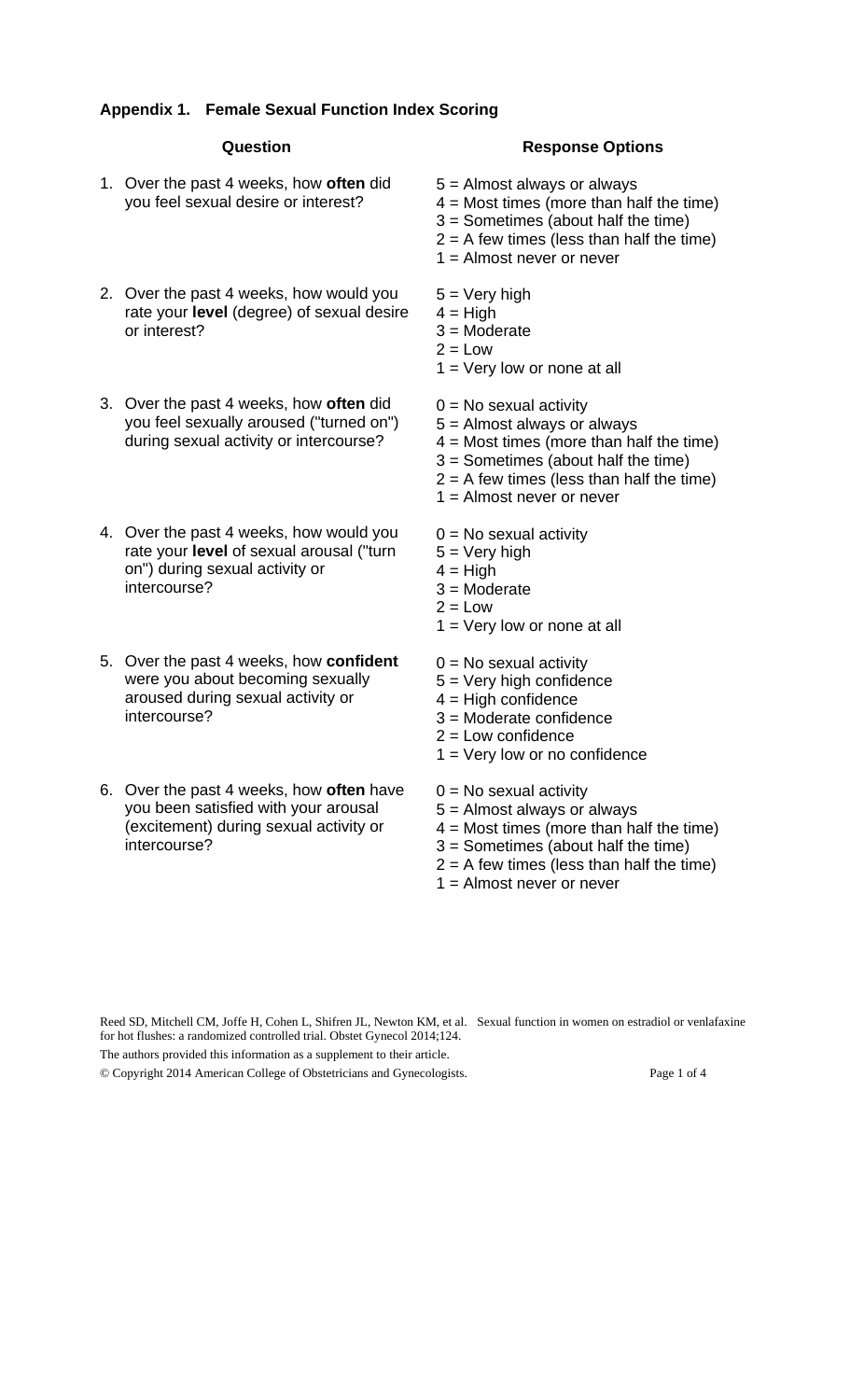- 7. Over the past 4 weeks, how **often** did you become lubricated ("wet") during sexual activity or intercourse?
- 8. Over the past 4 weeks, how **difficult**  was it to become lubricated ("wet") during sexual activity or intercourse?
- 9. Over the past 4 weeks, how often did you **maintain** your lubrication ("wetness") until completion of sexual activity or intercourse?
- 10. Over the past 4 weeks, how **difficult** was it to maintain your lubrication ("wetness") until completion of sexual activity or intercourse?
- 11. Over the past 4 weeks, when you had sexual stimulation or intercourse, how **often** did you reach orgasm (climax)?
- 12. Over the past 4 weeks, when you had sexual stimulation or intercourse, how **difficult** was it for you to reach orgasm (climax)?
- $0 = No$  sexual activity
- 5 = Almost always or always
- $4 =$  Most times (more than half the time)
- 3 = Sometimes (about half the time)
- $2 = A$  few times (less than half the time)
- 1 = Almost never or never
- $0 = No$  sexual activity
- 1 = Extremely difficult or impossible
- $2 =$  Very difficult
- 3 = Difficult
- $4 =$  Slightly difficult
- $5 = Not$  difficult
- $0 = No$  sexual activity
- 5 = Almost always or always
- $4 =$  Most times (more than half the time)
- 3 = Sometimes (about half the time)
- $2 = A$  few times (less than half the time)
- 1 = Almost never or never
- $0 = No$  sexual activity
- 1 = Extremely difficult or impossible
- $2 =$  Very difficult
- 3 = Difficult
- 4 = Slightly difficult
- $5 = Not$  difficult
- $0 = No$  sexual activity
- 5 = Almost always or always
- $4 =$  Most times (more than half the time)
- 3 = Sometimes (about half the time)
- $2 = A$  few times (less than half the time)
- 1 = Almost never or never
- $0 = No$  sexual activity
- $1 =$  Extremely difficult or impossible
- $2 =$  Very difficult
- 3 = Difficult
- $4 =$  Slightly difficult
- $5 = Not$  difficult

Reed SD, Mitchell CM, Joffe H, Cohen L, Shifren JL, Newton KM, et al. Sexual function in women on estradiol or venlafaxine for hot flushes: a randomized controlled trial. Obstet Gynecol 2014;124.

The authors provided this information as a supplement to their article.

© Copyright 2014 American College of Obstetricians and Gynecologists. Page 2 of 4

- 
-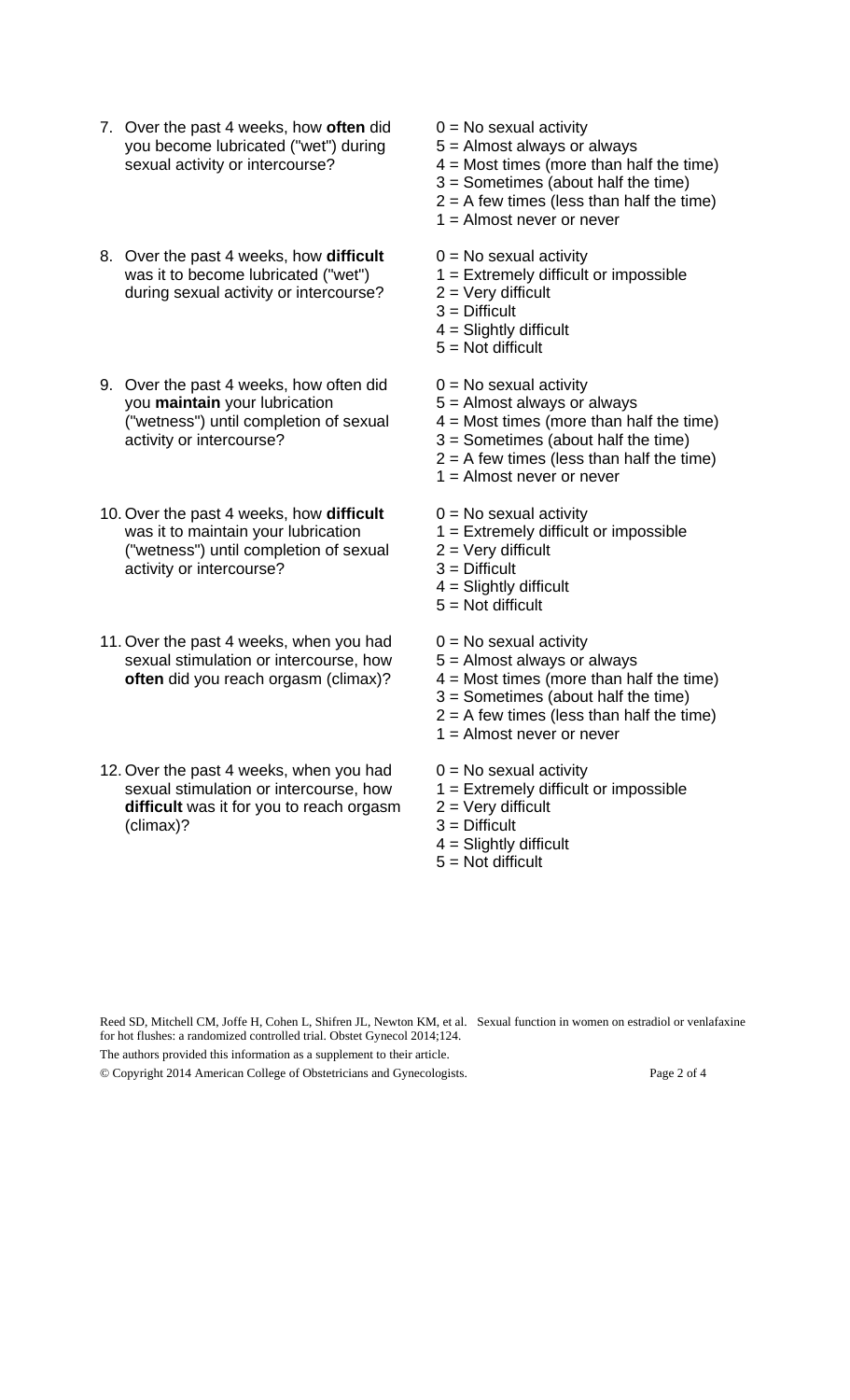- 13. Over the past 4 weeks, how **satisfied** were you with your ability to reach orgasm (climax) during sexual activity or intercourse?
- 14. Over the past 4 weeks, how **satisfied**  have you been with the amount of emotional closeness during sexual activity between you and your partner?
- 15. Over the past 4 weeks, how **satisfied**  have you been with your sexual relationship with your partner?
- 16. Over the past 4 weeks, how **satisfied**  have you been with your overall sexual life?
- 17. Over the past 4 weeks, how **often** did you experience discomfort or pain during vaginal penetration?
- 18. Over the past 4 weeks, how **often** did you experience discomfort or pain following vaginal penetration?
- 19. Over the past 4 weeks, how would you rate your **level** (degree) of discomfort or pain during or following vaginal penetration?
- $0 = No$  sexual activity 5 = Very satisfied 4 = Moderately satisfied 3 = About equally satisfied and dissatisfied 2 = Moderately dissatisfied  $1 =$  Very dissatisfied  $0 = No$  sexual activity 5 = Very satisfied 4 = Moderately satisfied 3 = About equally satisfied and dissatisfied 2 = Moderately dissatisfied  $1 =$  Very dissatisfied 5 = Very satisfied 4 = Moderately satisfied 3 = About equally satisfied and dissatisfied 2 = Moderately dissatisfied  $1 =$  Very dissatisfied 5 = Very satisfied 4 = Moderately satisfied 3 = About equally satisfied and dissatisfied 2 = Moderately dissatisfied  $1 =$  Very dissatisfied 0 = Did not attempt intercourse 1 = Almost always or always 2 = Most times (more than half the time) 3 = Sometimes (about half the time)  $4 = A$  few times (less than half the time) 5 = Almost never or never 0 = Did not attempt intercourse 1 = Almost always or always  $2 =$  Most times (more than half the time) 3 = Sometimes (about half the time)  $4 = A$  few times (less than half the time) 5 = Almost never or never 0 = Did not attempt intercourse  $1 =$  Very high  $2 = High$ 3 = Moderate
	- $4 = 1$  ow
	- 5 = Very low or none at all

Reed SD, Mitchell CM, Joffe H, Cohen L, Shifren JL, Newton KM, et al. Sexual function in women on estradiol or venlafaxine for hot flushes: a randomized controlled trial. Obstet Gynecol 2014;124.

The authors provided this information as a supplement to their article.

© Copyright 2014 American College of Obstetricians and Gynecologists. Page 3 of 4